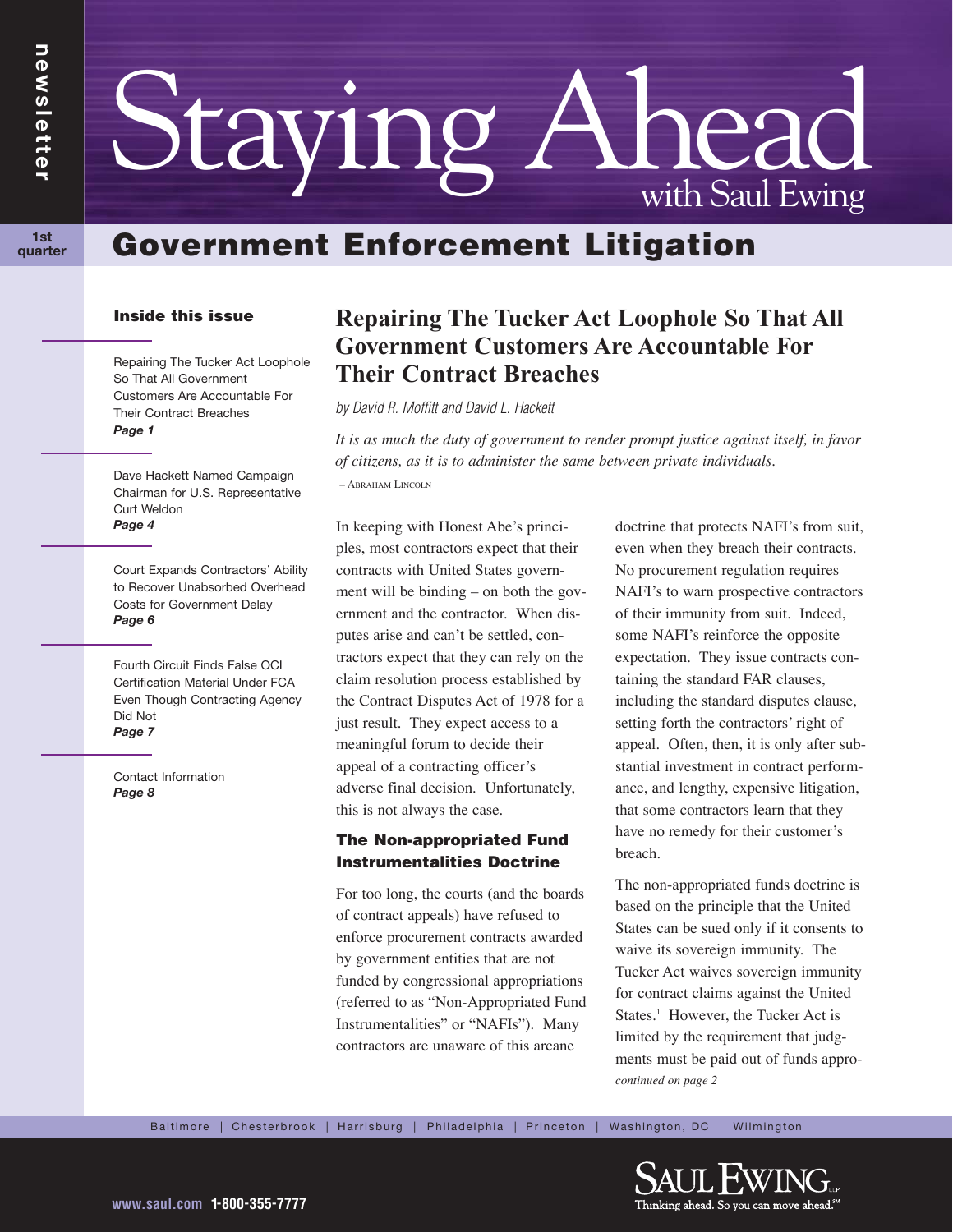#### *from page 1*

priated for that purpose.<sup>2</sup> Based on that requirement, courts have developed a doctrine precluding jurisdiction over contract actions against the United States if appropriated funds cannot be used to pay the resulting judgments.<sup>3</sup> This limitation means that contractors have no recourse for enforcing contracts with government programs or entities that do not receive appropriated funds from the U.S. Treasury.

## **What Government Entities Can Use the NAFI Doctrine to Avoid Suit?**

The original NAFI's were military post exchanges created to improve morale and provide for the welfare and recreational needs of our servicemen and women. The exchanges were traditionally funded by their own activities

# **Most contractors expect that their contracts with United States government will be binding.**

rather than congressional appropriations and were deemed immune from suit in post-World War II Supreme Court decisions. Over time, however, the NAFI doctrine has been expanded to apply to *any* government instrumentality that cannot access congressional appropriations.

Today, distinguishing between government entities that can be sued and those that cannot be sued is no easy task. Federal statutes provide for a variety of "independent establishments," wholly owned government corporations and "mixed ownership" corporations within the executive branch.4 Some of these entities contract for goods and services as the United States but nevertheless enjoy immunity for their contractual breaches. Many more have asserted the NAFI defense unsuccessfully. The issue has been litigated repeatedly in recent years by agencies including Federal Prison Industries (UNICOR), the United States Mint, the Federal Retirement Thrift Investment Board, the Board of Governors of the Federal Reserve, the Federal Housing Finance Board, the FDIC, the Grape Crush Administrative Committee, the Office of the Comptroller of the Currency, and the Agency for International Development, to name a few.

# **Agencies That Have Invoked the NAFI Doctrine to Assert Immunity from Contract Suits**

**United States Mint**

**Office of Comptroller of the Currency Agency for International Development (AID) Federal Grain Inspection Service (FGIS) of the Department of Agriculture U.S. Army Nonappropriated Fund Risk Management Program (RIMP) Bolling Officers' Club Eielson Air Force Base Central Base Fund (CBF) Federal Prison Industries, Inc. (UNICOR) Federal Retirement Thrift Investment Board Board of Governors of the Federal Reserve Federal Housing Finance Board Morale, Welfare, and Recreational Entities** *(not closely affiliated with a military post exchange)* **Federal Deposit Insurance Corporation (FDIC) Army and Air Force Exchange Service (AAFES) Grape Crush Administrative Committee Raisin Administrative Committee Navy Resale and Services Support Office (NAVRESSO) Guest House Fund (Brook General Army Hospital, Fort Sam Houston, Texas)**

Even the courts do not always agree when an agency is a NAFI. For example, the Court of Federal Claims recently reached different conclusions when considering whether the United States Mint was a NAFI.<sup>5</sup> This uncertainty is due to the need to discern congressional intent from federal statutes and legislative history which are not always clear. Also, the NAFI doctrine has "developed unevenly, reflecting changes in both the functions of NAFI's in the appropriations process, and in the structure and source of funding of federal programs." <sup>6</sup>

## **Congress' Incomplete Attempt to Address the Problem in 1970**

In 1970, Congress amended the Tucker Act to correct the "injustice and inequity worked by this Tucker Act 'loop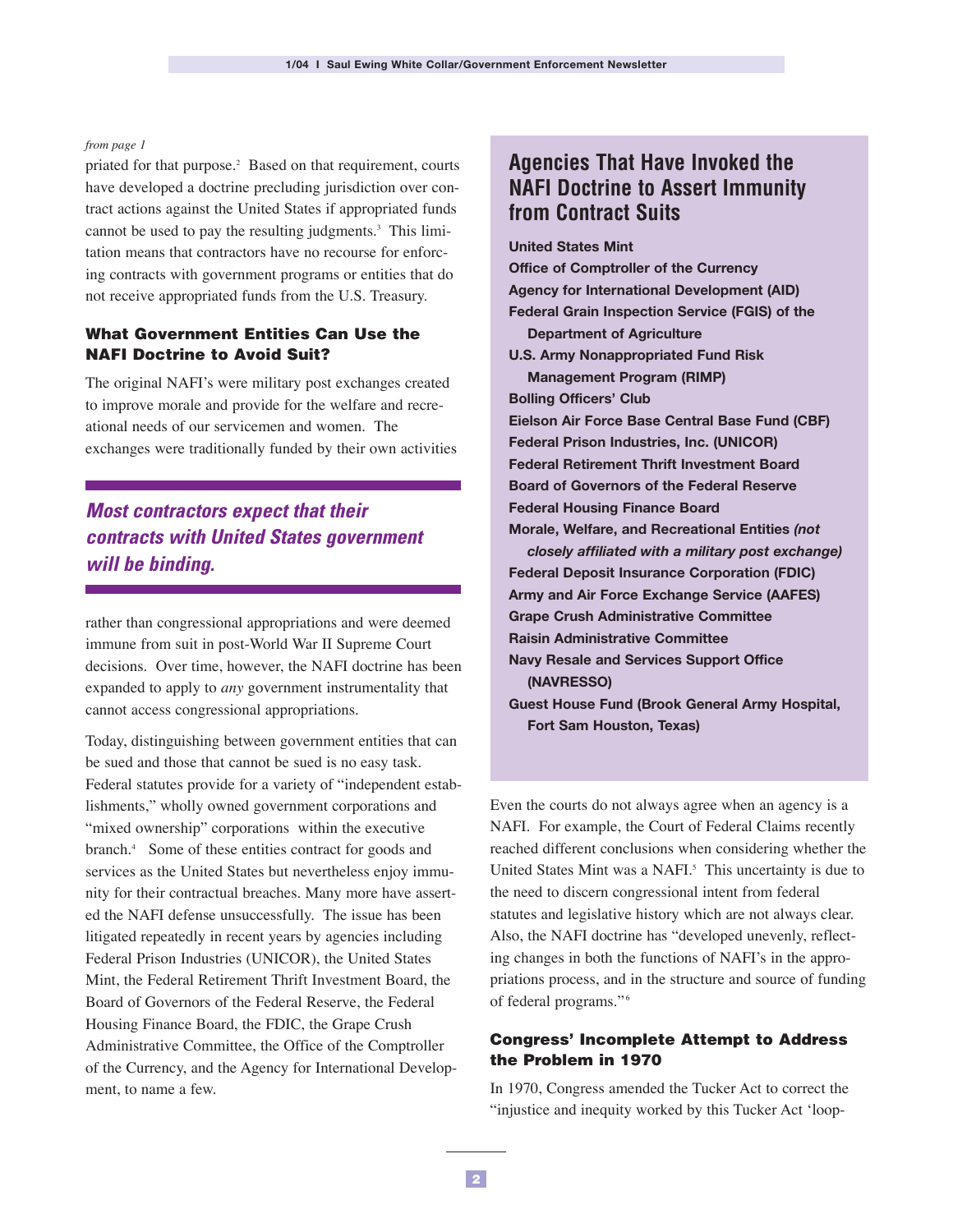**Even the courts do not always agree when an agency is a NAFI. For example, the Court of Federal Claims recently reached different conclusions when considering whether the United States Mint was a NAFI.**

hole,"<sup>7</sup> referring to a contractor's inability to enforce contracts made with U.S. government instrumentalities unless the claim rested on a contract which "in the contemplation of Congress could obligate public monies."<sup>8</sup> The amendment extended the waiver of sovereign immunity only to a handful of traditional NAFIs—the Army and Air Force Exchange Service, Navy Exchanges, Marine Corps Exchanges, Coast Guard Exchanges and Exchange Councils of the National Aeronautics and Space Administration.<sup>9</sup> Sovereign immunity was not waived for contract claims against any other NAFIs. Therefore, despite recognizing the injustice and inequity created by NAFIs, Congress solved the problem for only a select few NAFIs.

The limited outcome was very different from that contemplated in the original version of the legislation. The first Senate bill, S.980, waived immunity for implied or express contracts with all NAFIs. The bill added the caveat that if a NAFI was not financially able to pay a judgment, then funding for that judgment would come from the general treasury.10 In support of the bill, the Department of Defense proclaimed, "there appear to be no policy grounds justifying non-appropriated fund instrumentalities in continuing to claim absolute immunity from suits on their contracts when Congress has waived such immunity in suits on contracts with the federal government itself."<sup>11</sup>

Ultimately, however, the House version of this legislation limited the waiver to military and NASA exchanges. The House subcommittee supporting the limitation stated that the military and NASA exchanges were solvent, implying that they would be able to support the costs associated with any claim against them.<sup>12</sup> But the House was concerned about NAFIs with insufficient assets to reimburse the U.S. Treasury for judgments it paid. Specifically, the House was concerned that the cost of judgments against such NAFIs might be imposed on taxpayers, "a result of which is inconsistent with the very concept of non-appropriated fund activities." <sup>13</sup>

Consequently, Congress in 1970 recognized the injustice caused by NAFI contractual immunity, but limited its solution to save taxpayers from liabilities to which the government would be exposed by fully addressing the problem. That was a shortsighted and politically expedient perspective.

## **The ABA Public Contract Law Section's Proposal to Solve the Problem**

The NAFI doctrine has left many unsuspecting contractors with steep legal bills and no legal recourse for even blatant breaches of contract by government customers that meet the NAFI definition. The Court of Federal Claims has recognized not only the harshness of the doctrine, but its shortsightedness. Although viewed by Congress as a taxsaving devise, the NAFI doctrine creates a "powerful disincentive to contract with these NAFI agencies" that it creates.14 In the long term, that disincentive will result in higher costs of goods and services to government institutions as contractors decline to compete for NAFI procurements, or pad their proposals with contingencies suitable to the enormous risks inherent in agreeing to perform an unenforceable contract.

Only Congress can legislate the waiver of sovereign immunity necessary to undo the NAFI doctrine. Recently, the Contract Claims and Dispute Resolution Committee of the American Bar Association's Public Contract Law Section has developed a set of proposed legislative amendments that would close this Tucker Act "loophole."

First, the proposal seeks to ensure that sovereign immunity is waived in all government contracting. The proposal would clarify that contracts with any executive agency, including non-appropriated fund instrumentalities thereof, are contracts with the United States, regardless of whether the instrumentality has access to general appropriations. The proposal accomplishes this goal by amending the Tucker Act to remove any distinction between executive agencies supported by appropriated versus non-appropriated funds. As a result, the Tucker Act's waiver of sovereign immunity would apply to all express or implied contracts with the United States. The proposed legislation would *continued on page 4*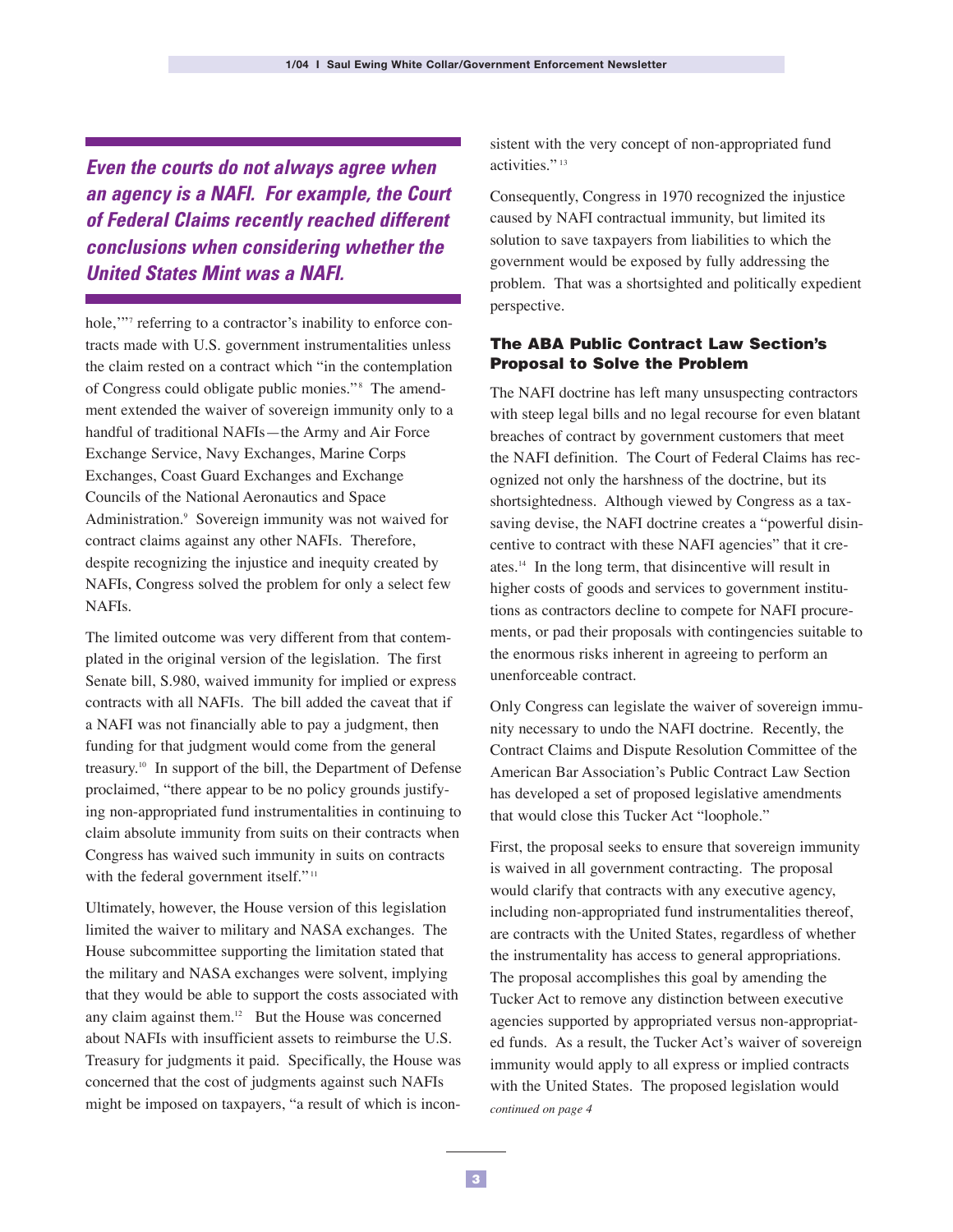## **Dave Hackett Named Campaign Chairman for U.S. Representative Curt Weldon**



**Dave Hackett, a member of Saul Ewing's White Collar and Government Enforcement Practice Group, was recently named Campaign Chairman for U.S. Representative Curt Weldon. Congressman Weldon represents areas**

**of Delaware, Chester, and Montgomery Counties in Pennsylvania. He is currently serving his ninth term and is the most senior Republican of the Pennsylvania delegation. Additionally, Congressman Weldon currently serves as Vice Chairman of the U.S. House Armed Services Committee, Chairman of the Tactical Air and Land Forces Subcommittee, and is a member of the House Select Committee on Homeland Security.**

**While attending Duke University, Dave Hackett interned for Congressman Weldon during the summers of 1989 and 1990, receiving the Lyndon Baines Johnson scholarship in 1990. He went on to serve as a Legislative Assistant to Congressman Weldon in Washington, D.C. from 1991 to 1994 before leaving to attend law school. Dave has continued to actively support Curt Weldon's efforts since leaving his office. Speaking on the appointment of Dave Hackett to campaign chairman, Curt Weldon noted, "David's contacts in the local community and his legal expertise make him the ideal choice to head up my re-election campaign. Having worked with David in the past, I have no doubt that he'll do an excellent job coordinating events, communicating with the press and public, and serving as a public face for my re-election campaign."** ■

#### *from page 3*

also amend the Contract Disputes Act of 1978, which outlines the procedure for resolving contract claims against the U.S. government, so that non-appropriated fund instrumentalities are expressly within the Act's ambit.

Next, the proposal addresses payments of judgments against NAFIs, including Congress' concern over the liability exposure incurred by the government by permitting recovery against NAFIs. The proposal would require judgments against NAFIs to be paid by the responsible NAFI directly to contractor, rather than from the U.S. Department of Treasury's judgment fund. The responsible NAFI would

**The NAFI doctrine has left many unsuspecting contractors with steep legal bills and no legal recourse for even blatant breaches of contract by government customers that meet the NAFI definition.** 

be required to use funds other than appropriated funds to satisfy the judgment. In the event the NAFI could not promptly pay the judgment, the NAFI would be barred from executing any further contracts until (a) payment is made in full, or (b) Congress receives a letter from the head of the agency with cognizance over the NAFI explaining when payment will be made. These amendments are intended to ensure that any judgments against NAFIs are financed by the NAFI's revenue stream rather than the taxpayers at large.

### **Conclusion**

Government contractors currently have no forum to resolve contract disputes with government entities that are nonappropriated funds instrumentalities. A committee of the American Bar Association's Public Contract Section is developing a proposal that would correct this injustice in a way that places financial responsibility on the NAFI that breaches its contract rather than Congress. If the NAFI is insolvent, the burden is on the cognizant agency head to explain why, and to find a solution. Thus the concern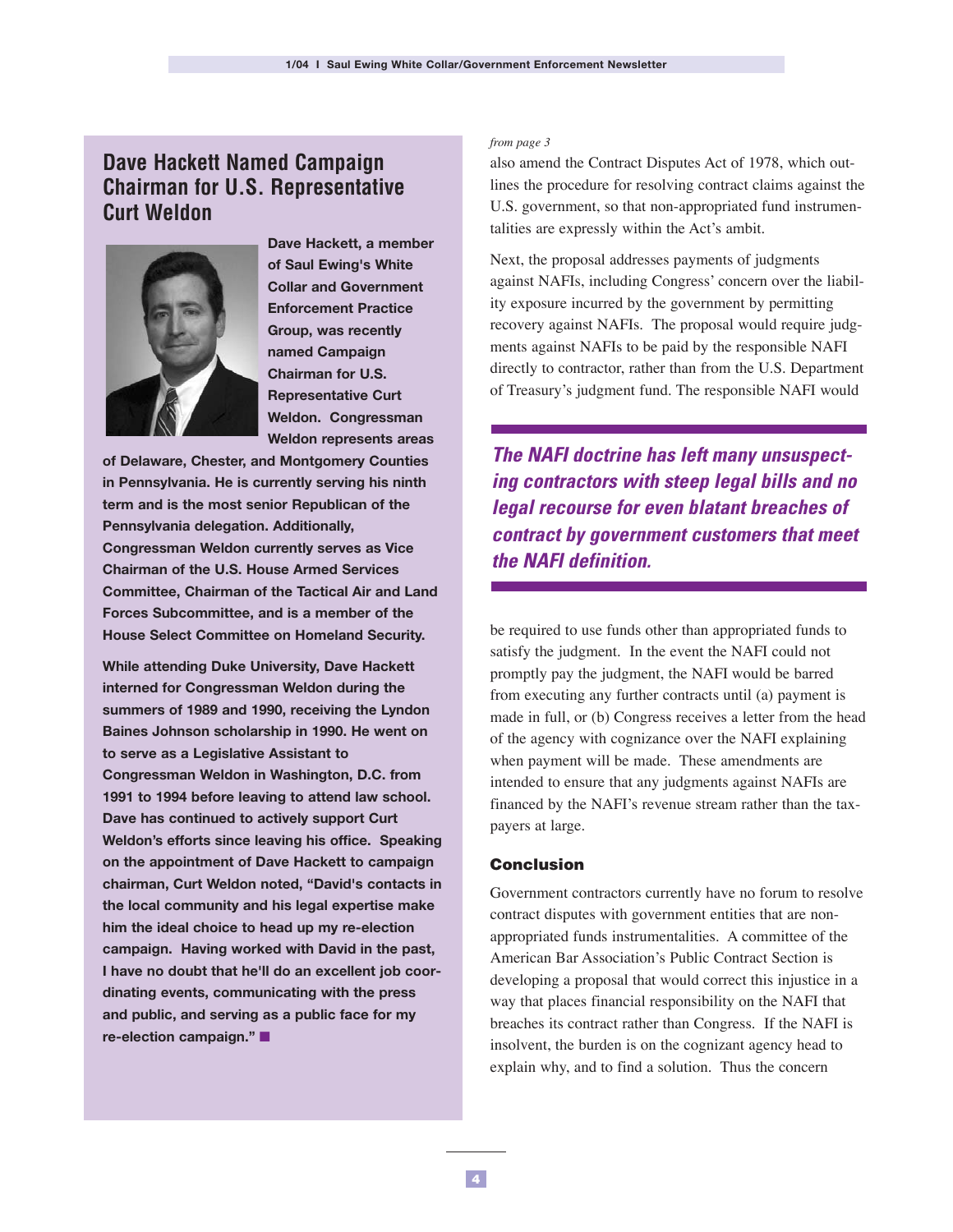regarding the assumption of unknown and potentially vast liabilities that faced Congress in 1970 has been addressed.

This time around, there should be no excuse for Congress failing to act decisively and comprehensively to right a fundamental wrong that has developed in the law of federal government contracts. ■

- <sup>1</sup> 28 U.S.C. § 1491 (2003).
- <sup>2</sup> 28 U.S.C. § 2517 (2003).
- <sup>3</sup> *Kyer v. United States*, 369 F.2d 714 , 718 (Cl. Ct. 1966).
- 
- $F_{\text{compare MDB} }$  *Communications v. United States*, 53 Fed. Cl. 245 (2002) *with AINS,Inc. v. United States,* 56 Fed. Cl. 522 (2002).
- <sup>6</sup> *AINS,Inc.*, 56 Fed. Cl. at 527.
- <sup>7</sup> S.Rep. No. 268, 91st Cong., 1st Sess. 2 (Statement of Sen. Tydings in introducing the bill)(June 24, 1969).
- <sup>8</sup> *Kyer,* 369 F.2d at 718.
- <sup>9</sup> 28 U.S.C. § 1491(a)(1) (2003).
- <sup>10</sup> Under the original version of S. 980, judgments against the United States would have been paid by the Comptroller General of the United States and the NAFI would be required to reimburse the Treasury only up to the amount that Comptroller determines could be paid "without unduly jeopardizing the operation of such activity." H.R. Rep. No. 933, 91st Cong, 2d Sess. (March 23, 1970).
- <sup>11</sup> Letter from Thomas Nielson to Hon. James Eastland (May 20, 1968), *reprinted* in S.Rep. No. 91-268.
- <sup>12</sup> 116 Cong. Rec. H2681 (April 7, 1970).
- <sup>13</sup> As ultimately adopted, the legislation required the military/NASA exchanges to reimburse the United States for any judgments paid on their behalf. 28 U.S.C. § 1304(c).
- <sup>14</sup> *AINS, Inc.,* 56 Fed., Cir. at 543.

Mr. Moffitt is a partner in Saul Ewing's Litigation Practice Group, and focuses his practice on complex government enforcement disputes, including civil and criminal investigations, qui tam cases, government contract and subcontract disputes, and regulatory enforcement actions.

Mr. Hackett is a member of Saul Ewing's Litigation Practice Group focusing his practice on labor and employees as well as complex commercial liigation matters, including governmental compliance and enforcement. As a member of Saul Ewing's White Collar / Government Enforcement Group, Mr. Hackett's practice focuses largely on the defense industry, including recently representing a national defense contractor in a Department of Defense criminal investigation and defending whistleblower actions.

# **Court Expands Contractors' Ability to Recover Unabsorbed Overhead Costs for Government Delay**

#### by Nytasha W. Tobias

Traditionally, contractors have been required to look to the formula set forth in Appeal of Eichleay Corp.<sup>1</sup> to calculate claims for unabsorbed overhead due to government delay. Under the *Eichleay* formula, the contractor computes its claim by calculating a daily overhead dollar amount based on actual contract performance and billings, and multiplying that amount by the number of days of the delay.<sup>2</sup> The Federal Circuit Court of Appeals, however, recently held that the *Eichleay* formula is not the only way to calculate claims for unabsorbed overhead due to government delay. In *Nicon, Inc. v. United States*, <sup>3</sup> the court decided that a contractor can recover unabsorbed overhead costs as part of a termination for convenience settlement, even where contract performance was never commenced. In such cases, even though *Eichleay* will be inapplicable, a contractor can now recover if it can offer a reasonable method of allocation based on the facts of the case.

On March 30, 1998, the Department of the Army awarded Nicon a \$1.4 million contract to repair a dorm at MacDill AFB. When a disappointed bidder filed a bid protest the government instructed Nicon to take no further action on the contract, but to remain on "stand by." The bid protest was dismissed but the Army never issued a notice to proceed. Rather, after a number of inquiries from Nicon, the government terminated the contract for convenience on January 12, 1999.

Nicon submitted a termination settlement proposal to the government. Nicon sought costs for the time period between the award of the contract and termination. Nicon was awarded \$184,757 in direct costs, related overhead and profit; however, the contracting officer denied Nicon's claim for \$387,513.00 in unabsorbed home office overhead for the 288 days it waited for the Army to direct Nicon to proceed. Nicon's appeal to the Court of Federal Claims to recover the unabsorbed overhead damages was denied. *continued on page 6*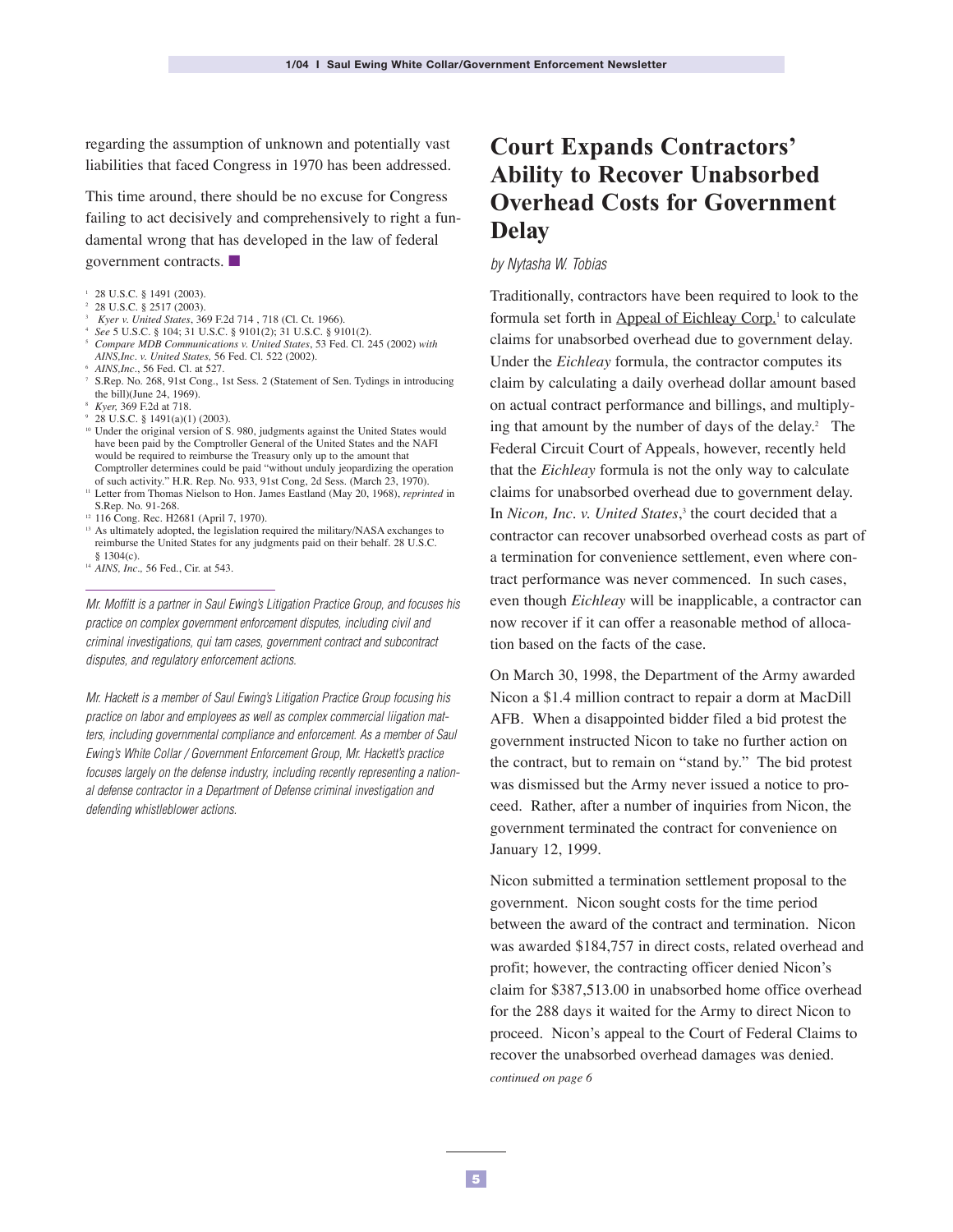#### *from page 5*

The fundamental problem Nicon faced was that the *Eichleay* formula, as traditionally applied, requires the contractor to have begun performance under the contract before the delay period. Because Nicon never commenced performance, the *Eichleay* formula was not applicable. Faced with this difficulty, Nicon had argued that the court should apply a modified version of the formula, substituting constructive figures instead of actual contract billings and actual days of performance as required by *Eichleay.* The COFC refused Nicon's request to modify the *Eichleay* formula as a means to calculate its damages. Nicon appealed, arguing that the COFC applied the *Eichleay* formula in a "overly mechanistic fashion."<sup>4</sup>

The Federal Circuit agreed with the COFC that constructive figures should not be substituted into the formula. The court also agreed that the *Eichleay* formula is the only means to calculate unabsorbed home office overhead when (1) contract performance has begun, (2) the government subsequently suspends performance, and (3) the suspension causes the contract performance to take longer than originally anticipated.<sup>5</sup>

The court nevertheless determined that a contractor that is required to remain on standby because of a government caused delay, but is never allowed to begin performance, should be allowed to recoup its unabsorbed home office overhead as part of a termination for convenience settlement, so long as a reasonable basis for allocation exists, and the contractor can prove that it was unable to take on other work during the delay period.

"It would be inappropriate in the termination for convenience setting, where fairness to the contractor is the touchstone, to rigidly apply a formula developed in different factual circumstances, and thereby deny the contractor fair

compensation for unabsorbed home office overhead."6 The court suggested that, rather than invoke *Eichleay,* a contractor could claim unabsorbed overhead as part of the contractor's "initial cost and preparatory expense allocable thereto," which is listed as a recoverable item in the termination for convenience clause at FAR  $52.249.2(g)(2)(i)$ . The court also suggested that unreasonable delay in issuing a notice to proceed could provide the basis for an equitable adjustment under the suspension of work clause at FAR 52.242-14. Additionally, the court appeared to endorse *any* reasonable method for allocating a portion of the contractor's overhead costs to the contract in question, so long as it is a fair method.

Nicon confirms that contractors may assert claims for unabsorbed overhead resulting from government delay, prior to beginning contract performance. It also counsels contractors that a calculation of damages for delay using constructive figures pursuant to a modified *Eichleay* formula will not be entertained. Instead, a contractor seeking to recapture unabsorbed overhead is entitled to utilize any other reasonable means to allocate such costs to the government caused delay. ■

- <sup>2</sup> *Appeal of Eichleay Corp.,* 1960 WL 538 at\*4.
- <sup>3</sup> 331 F.3d 878 (Fed. Cir. 2003). <sup>4</sup> *Nicon,* 331 F.3d at 883.
- 
- $\frac{5}{6}$  *Id.* at 884. *Id.* at 886-87

Ms. Tobias is a member of the Litigation Practice Group in Saul Ewing's Philadelphia office and a member of the firm's White Collar / Government Enforcement Group. She focuses her practice on complex litigation and white collar criminal defense. She has been involved with extensive internal investigations and defending Fortune 500 contractors under federal investigation.

<sup>1</sup> 1960 WL 538, 60-2 B.C.A. (CCH) ¶2688 (A.S.B.C.A. July 29, 1960).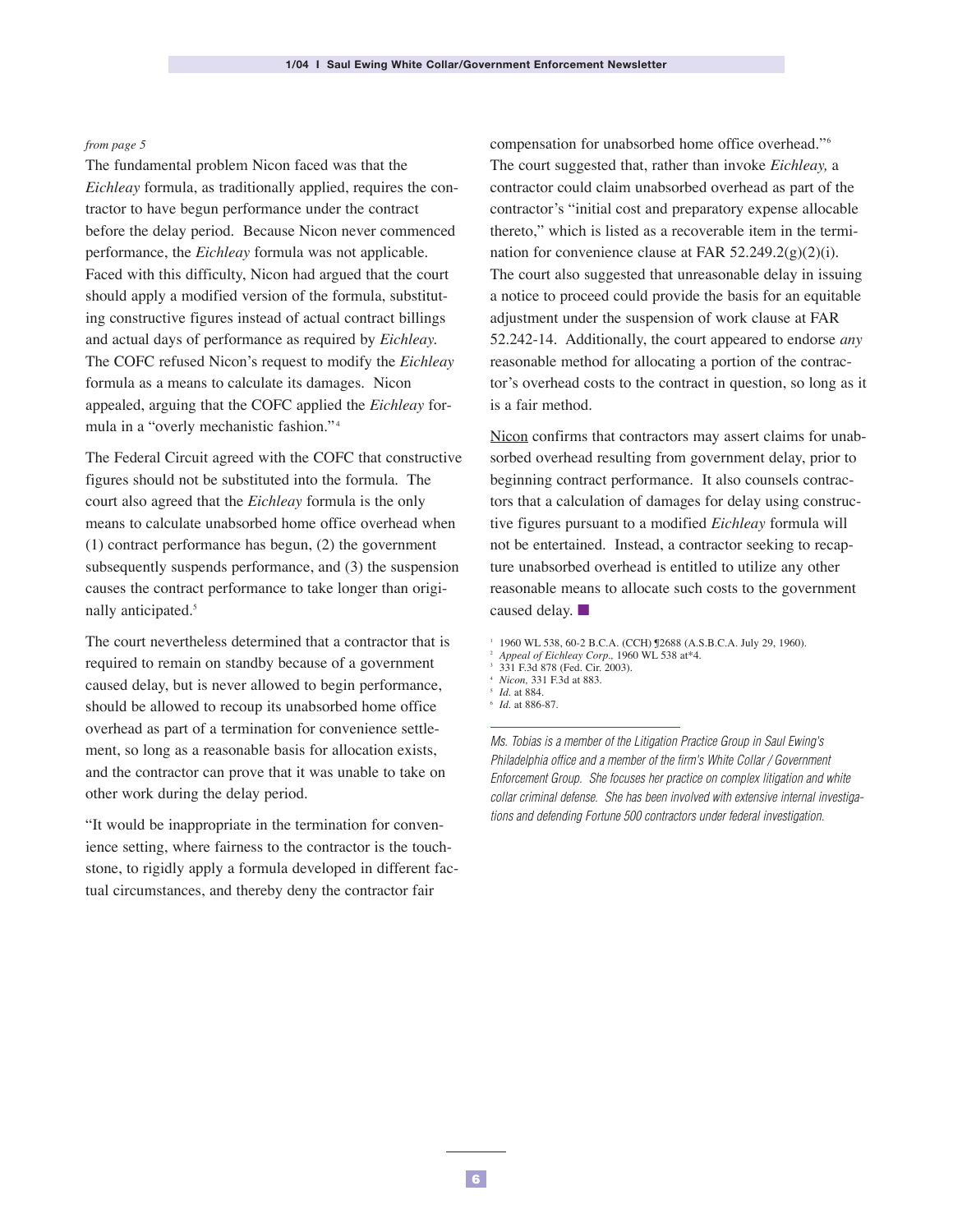# **Fourth Circuit Finds False OCI Certification Material Under FCA Even Though Contracting Agency Did Not**

by Karissa Bridges and David Moffitt

Imagine this scenario: Your company is a prime contractor with a government agency. After reviewing your proposal, the government approves a subcontractor you selected to perform a portion of the work. After award, a whistleblower alleges fraud in the subcontractor's OCI (Organizational Conflicts of Interest) certification and the agency investigates. The agency concludes nothing improper occurred, and decides to continue funding the subcontract. Your company can proceed with the prime contract, using the same subcontractor, confident the issue is resolved, right?

Wrong. Almost ten years later a jury in a qui tam case reached a different conclusion than the agency's investigators and found the OCI certification was false. As a result, the contractor was held liable under the federal False Claims Act (FCA) for submitting 25 invoices for payment, *including 19 invoices submitted after the whistleblower's allegations were investigated and deemed meritless.* Under the FCA, a \$5,000-\$10,000 penalty attaches to each invoice. The case, *United States ex rel. Harrison v. Westinghouse Savannah River Co,* 352 F.3d 908 (4th Cir. 2003), illustrates the continuing risk facing a contractor that elects to continue performance—and to continue to submit claims for payment—under a contract tainted by an allegedly improper certification.

Westinghouse was developing a radioactive waste storage facility for the Department of Energy (DOE) and wanted to subcontract out a recovery plan to accelerate an employee training program that was a component of its prime contract. Westinghouse solicited subcontract proposals and General Physics Corp. (GPC) was one of four prospective subcontractors who bid.

The problem was that GPC had previously provided employees, under contract, in support of the training program being implemented by Westinghouse. One of these GPC employees then assisted in preparing GPC's proposal for the training program subcontract. GPC submitted a certification to Westinghouse attesting that it had no OCI with the potential award of the subcontract. Westinghouse recommended that the DOE approve the GPC subcontract proposal by submitting a package that included GPC's no-OCI certification.

After a jury found the certification was false, Westinghouse argued that it was not material to DOE. After all, the government had decided to accept performance and fund the contract after it learned about and investigated the alleged OCI. The court disagreed, finding the no-OCI certification had to be material because it was an essential prerequisite to subcontract award. The court did not care what *actually* motivated DOE's decision, as motivations are irrelevant to an "objective" determination of materiality (i.e., whether a false statement has a "natural tendency to affect agency action").

This reasoning is troubling because an agency's actual decision to proceed with a procurement with knowledge of the alleged OCI would seem to be the best evidence of materiality (or lack thereof) in the circumstances. If the advantages of proceeding with performance outweigh the alternative of termination and rebidding to ensure "procurement integrity," the materiality element would seem to be absent. *Harrison* suggests that *qui tam* relators, juries, and appellate courts are free to reach the contrary conclusion.

On a practical level, the decision invites agencies to demand continuing performance on contracts while retaining the ability to bring an FCA action and seek severe civil monetary penalties long after the fact.

The harsh result in *Harrison* is a warning to contractors to carefully consider the risk posed by *qui tam* relators notwithstanding apparent agency acquiescence in alleged procurement irregularities. That risk should be addressed as early as possible while options such as novation may still be practical. Otherwise, the risk increases with each additional claim for payment submitted under the contract. ■

Ms. Bridges is an associate in Saul Ewing's Litigation Practice Group and a member of the firm's White Collar / Government Enforcement Group.